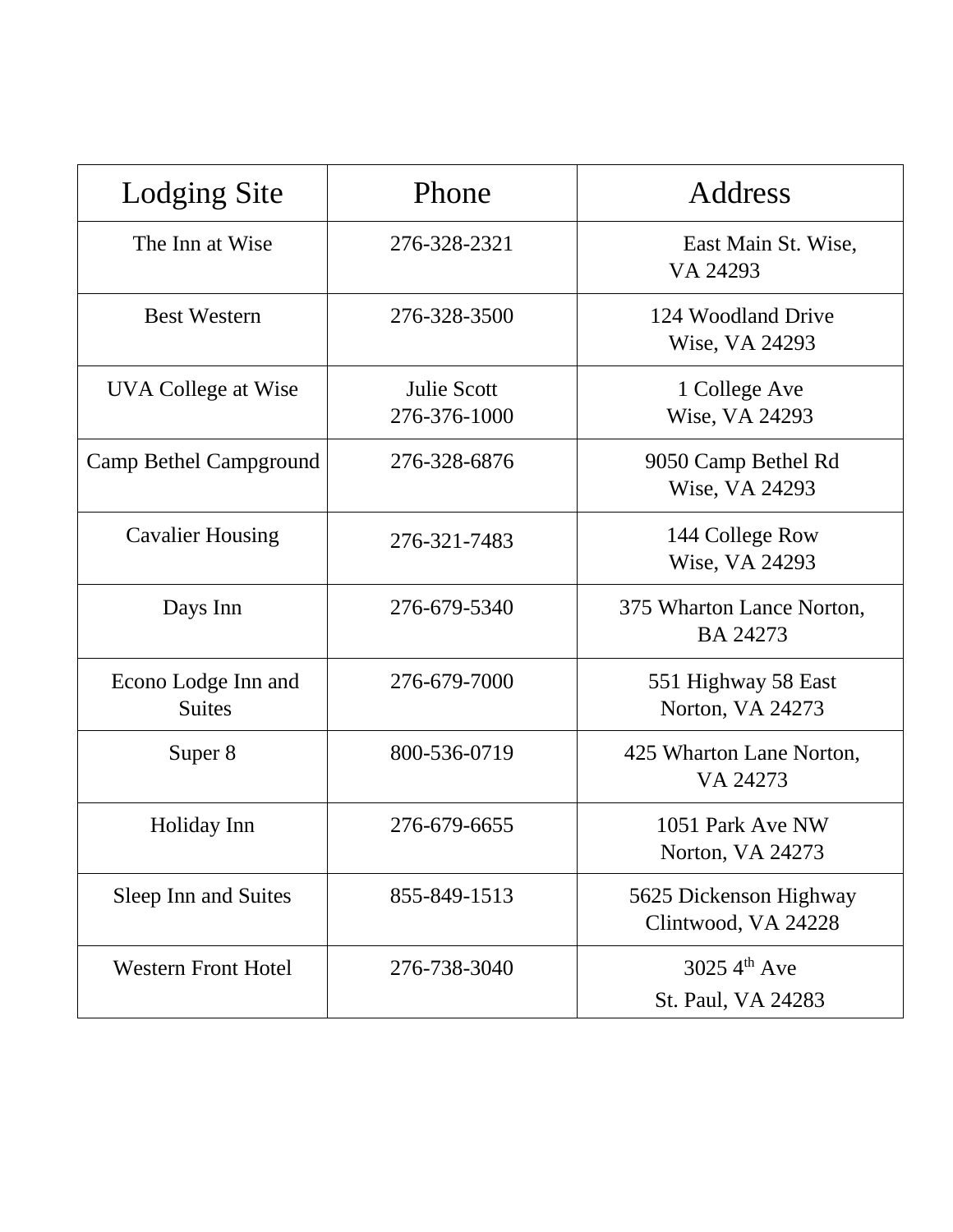| <b>Mountain View Lodge</b>            | 276-395-0546                                      | 16602 Wise Street St.<br>Paul, VA 24283            |
|---------------------------------------|---------------------------------------------------|----------------------------------------------------|
| Local St. Paul<br>Stayinsaintpaul.com | 276-780-4397<br>$\mathfrak{c}$ )r<br>276-762-5249 | Various apartments and houses in<br>Saint Paul, VA |